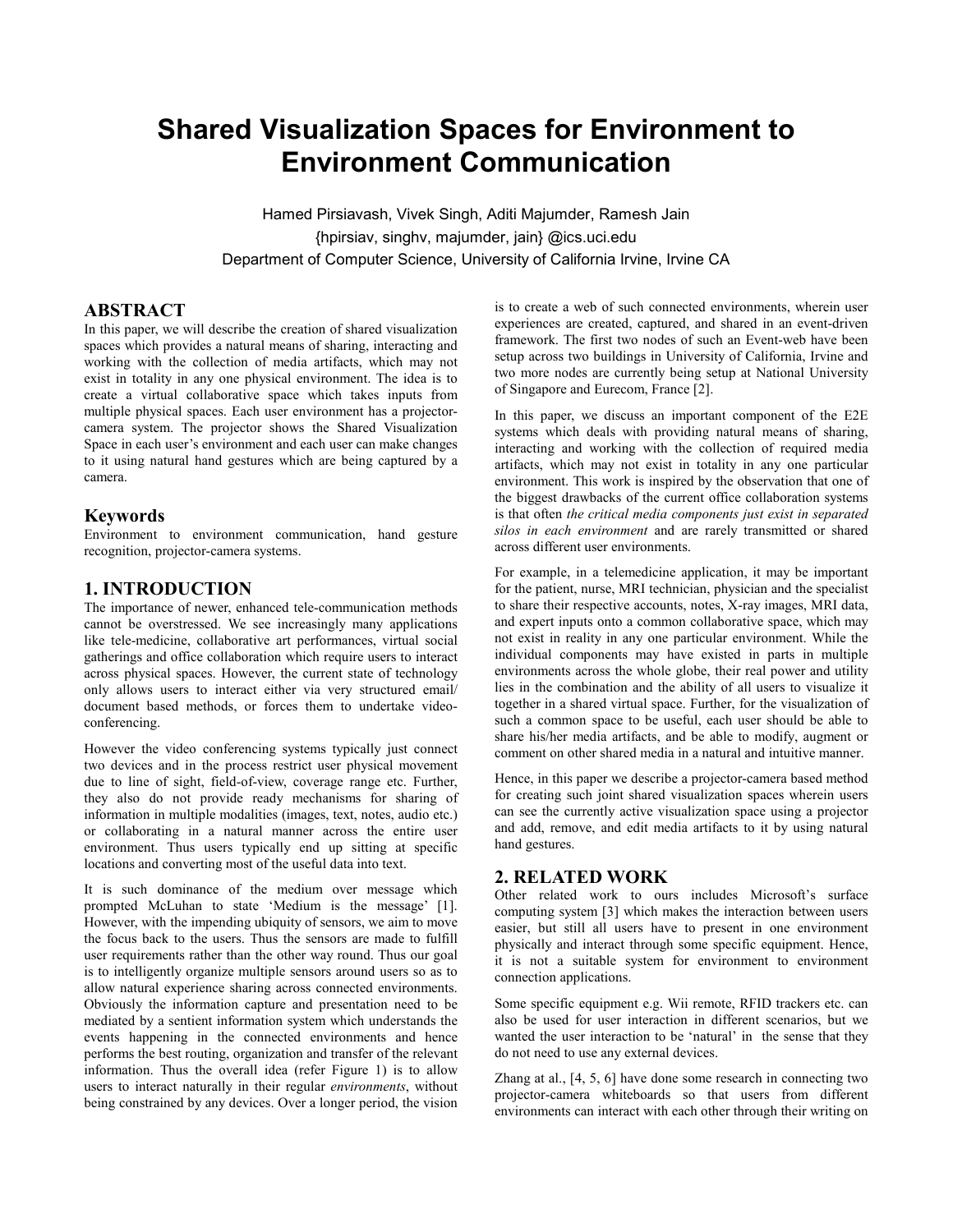the board. Basically, they have introduced some algorithms to cancel the visual echo which occurs when they make a loop between two projector-camera systems. That system is very interesting, but the shared component is limited to what is handwritten on the boards. While we do not rule out text, we also want to include other media like printed brochures, X-ray, MRI, books, etc.

Hand gesture recognition research has made significant progress in recent years (e.g. [7, 8]). Typically an image of the hand with a particular gesture is used and the system tries to recognize it. The main application of these algorithms is in human computer interaction systems. Here also we are using it to make the collaboration easier and natural, but extending the ideas to connect across multiple environments.

# **3. IMPLEMENTATION**

The overall block diagram of the system is illustrated in Figure 2, and a sample image of each class of hand gesture is shown in Figure 3. A brief description for each block is as follows:

## **3.1 Hand Silhouette Detection**

A Shared Visualization Space Model (SVSM) maintains the record of currently shared media artifacts by each user as well as their access and ownership rights. The projector in each environment takes the input from the shared visualization model and shows it. The camera present in the environment captures an image of the scene. From the SVSM, the system knows what should be shown on the projector and be present in the scene if no user interaction is taking place. Also, we know the photometric and geometric calibration parameters of the projector and camera; hence, we can synthesize to create the image that we expect the camera to capture. Since the user may show a hand gesture on the board, the synthesized image is not exactly similar to the captured image. Therefore, by subtracting these two images, we can get the silhouette of hand.

#### **3.2 Alignment**

We find the bounding box of hand silhouette image and crop it. Then we map silhouette to an ellipsoid using PCA to find its orientation and rotate it to make it up-right. This allows our system to be rotation invariant.

## **3.3 Feature Extraction**

We extract three features from the hand silhouette:

1. (Number of pixels on hand image) / (Number of pixels on the contour of hand image)

2. (Number of pixels on the right half of bounding box) / (Number of pixels on the left half of bounding box)

3. (Number of hand pixels on the upper half of bounding box) / (Number of hand pixels on the lower half of bounding box)

## **3.4 Gesture Recognition**

In the current implementation, we have restricted ourselves to four different classes of gestures (refer Figure 3), and have implemented an algorithm based on a *neural networks* running on the features mentioned above to detect the different gestures. The trained neural network gave accuracy of more than 95% for the considered gesture classes.

#### **3.5 Interacting with the System**

Once the user gestures are understood by the system, they are used to undertake procedures like capturing a new media artifact or choosing a media artifact to move or remove. So these actions allow natural user interaction in the shared visualization space.

## **3.6 Updating the SVSM**

Finally, the SVSM is updated based on new information coming from the current environment and all users across different environments can see it promptly projected in their environment. Hence, all projectors are showing the same virtual space and each camera in each environment is capturing that user's gesture and processes it and updates the SVSM accordingly.

In the current implementation, the geometric calibration to find the projector area is done using a calibration pattern shown once. The photometric calibration step is circumvented by capturing a frame without hand gestures and using it as the synthetic image shown in the block diagram. We are also currently running the system on just one client but it is easily extendable to a number of clients working on the same model.

#### **4.CONCLUSION**

We have described a projector camera system which lets users connect from different environments to share their media artifacts in a shared virtual space and be able to change it interactively using their hand gesture and experience a better and natural collaboration.

#### **5. REFERENCES**

- [1] Marshall McLuhan and Q. Fiore, "The Medium is the Massage: An Inventory of Effects" pub. Penguin Books, 1967.
- [2] Vivek Singh, Hamed Pirsiavash, Ish Rishabh, Ramesh Jain, "Towards Environment-to-Environment (E2E) Multimedia Communication Systems," ACM International Workshop on Semantic Ambient Media Experience, Vancouver, 2008.
- [3] Microsoft Surface computing, http://www.microsoft.com/SURFACE/index.html.
- [4] Manning Zhou, Zhengyou Zhang, Huang, T., "Visual echo cancellation in a projector-camera-whiteboard system," International Conference on image processing (ICIP'04), Urbana, IL, USA, 2004.
- [5] Miao Liao, Mingxuan Sun, Ruigang Yang, Zhengyou Zhang, "Robust and Accurate Visual Echo Cancelation in a Full-Duplex Projector-Camera System," Conference on Computer Vision and Pattern Recognition Workshop (CVPRW'06), 2006.
- [6] Zhengyou Zhang , "Computer Vision Technologies for Remote Collaboration Using Physical Whiteboards, Projectors and Cameras," Proceedings of the Computer Vision for Interactive and Intelligent Environment (CVIIE'05), 2005.
- [7] Moaath Al-Rajab, David Hogg, and Kia Ng, "A Comparative Study on Using Zernike Velocity Moments and Hidden Markov Models for Hand Gesture Recognition," Lecture Notes in Computer Science 5098, pp. 319–327, 2008.
- [8] Vassilis Athitsos and Stan Sclaroff, "An Appearance-Based Framework for 3D Hand Shape Classification and Camera Viewpoint Estimation," Fifth IEEE International Conference on Automatic Face and Gesture Recognition, 2002.